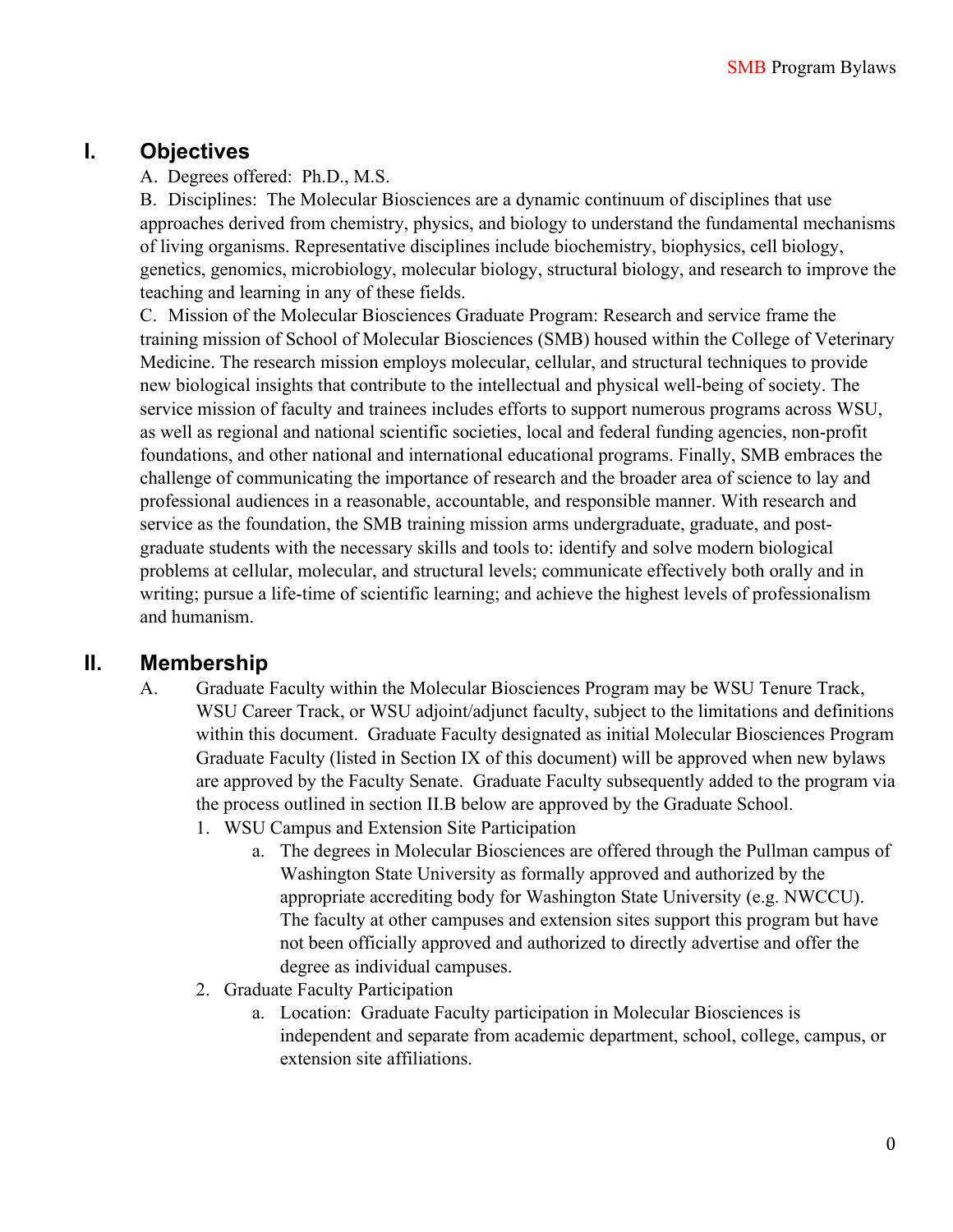b. Disciplinary Expertise: All Graduate Faculty in the Molecular Biosciences Program must have roles that align with current Washington Administrative Code Regulations (WAC 250-61-100).

Graduate faculty within Molecular Biosciences are expected to have a Ph.D. in a field related to the disciplines of the molecular biosciences. In addition, they must have demonstrated disciplinary expertise in mentoring and teaching of graduate students in this field, and relevant professional accomplishments.

Graduate faculty within Molecular Biosciences may also have M.D., D.V.M, Pharm D. or equivalent degree, and are able to act as chair, co-chair, or member of Master's student advisory committees, and teach graduate courses, but may not serve as Program Director nor on Molecular Biosciences Program committees, and do not have Molecular Biosciences Program voting rights. In order to serve on Ph.D. student advisory committee, they must be approved by the Dean of the Graduate School on a case-by-case basis: the Molecular Biosciences Program Director needs to forward a nomination memo (with accompanying CV or other documentation of expertise) to the Dean of the Graduate School for approval.

- c. Active Research: Molecular Biosciences Graduate Faculty must be actively involved in research related to the molecular biosciences as evidenced by recent external grant or contract support, related peer-reviewed publications, graduate student mentoring, or other relevant professional accomplishments within the past five (5) years.
- 3. Faculty Roles (see II.B for the approval process)
	- a. Tenure Track Faculty in the School of Molecular Biosciences: All Tenure Track Faculty (pre-tenured and tenured) from School of Molecular Biosciences are automatically approved Graduate Faculty in Molecular Biosciences, entitled to act as chair, co-chair, and member of graduate student advisory committees, teach graduate courses, serve as Program Director, and serve on all Molecular Biosciences Program committees. They are voting eligible.
	- b. Tenure Track Faculty Outside of School of Molecular Biosciences: Tenure Track Faculty outside of School of Molecular Biosciences who are approved affiliate Molecular Biosciences Program Graduate Faculty are entitled act as chair, cochair, or member of graduate student advisory committees, and teach graduate courses. They may not serve as Program Director nor on Molecular Biosciences Program committees. They are not voting eligible.
	- c. Career Track Faculty: Career Track Faculty include non-Tenure Track research, scholar, and clinical faculty. Approved Career Track Molecular Biosciences Graduate Faculty are entitled to act as co-chair or member of graduate student advisory committees, teach graduate courses, and serve on all Molecular Biosciences graduate program committees. They are voting eligible. They cannot chair student advisory committees and when serving as co-chair, they must co-chair with a Tenure Track Faculty member who is also a member of the Molecular Biosciences Graduate Faculty.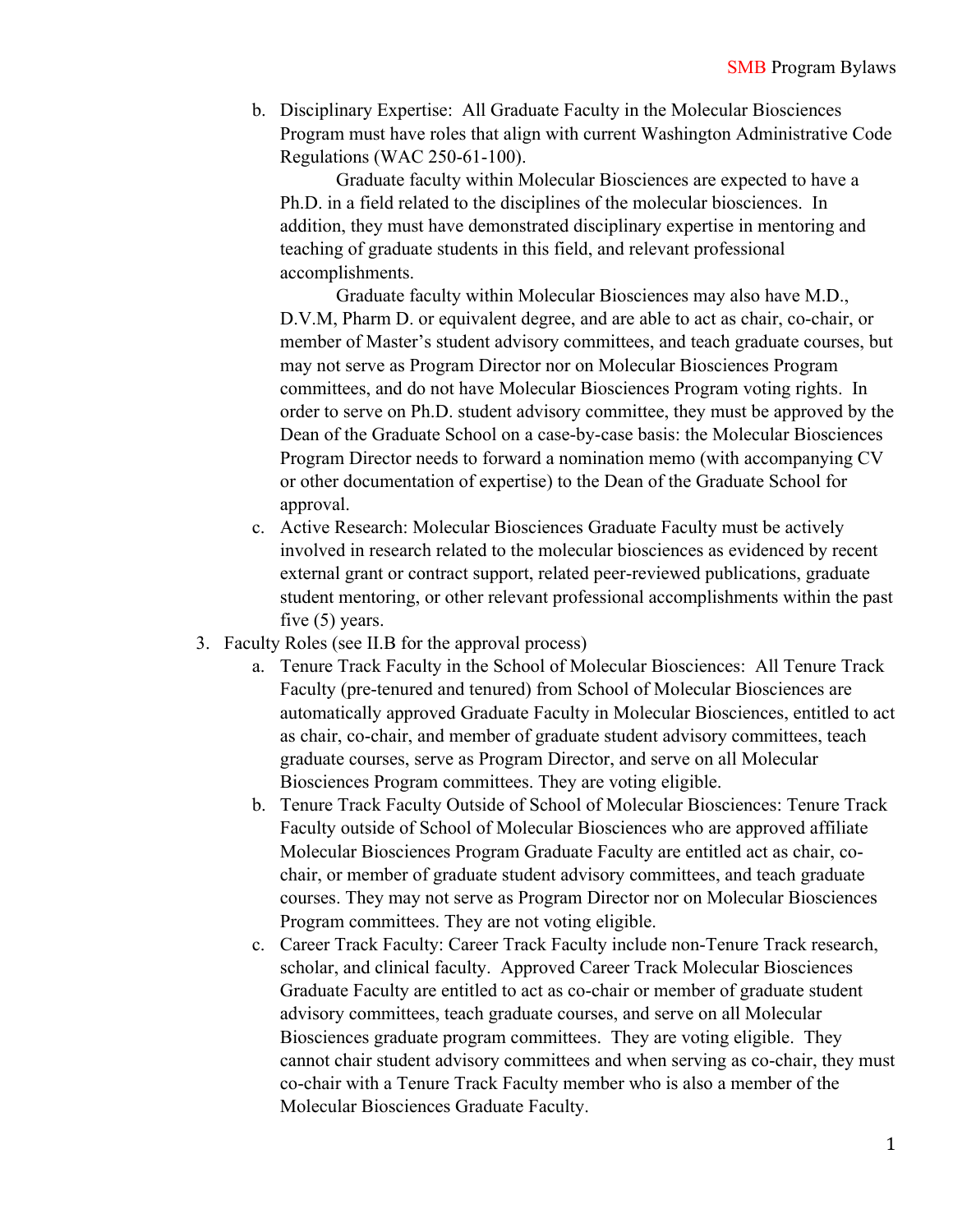d. Adjoint and Emeritus Faculty: Professionals external to WSU may be granted Graduate Faculty participation within Molecular Biosciences if they are first officially approved as adjoint or adjunct faculty for WSU.

Adjoint faculty who are approved as Molecular Biosciences Graduate Faculty are entitled to act as chair, co-chair, or member of graduate student advisory committees and teach graduate courses. They may not serve as Program Director nor on Molecular Biosciences Program Committees. They are not voting eligible.

Emeritus Faculty: Molecular Biosciences Graduate Faculty who enter Emeritus status may complete their current terms as chairs and members of graduate student advisory committees but may not sit as chair or member on new student advisory committees. They may not serve as Program Director nor on Molecular Biosciences Program committees. They are not voting eligible. They cannot chair student advisory committees and when serving as co-chair, they must co-chair with a Tenure Track Faculty member who is a member of the Molecular Biosciences Graduate Faculty.

e. Individuals who are not Graduate Faculty in the Molecular Biosciences Program: Individuals not officially participating as Graduate Faculty within the Molecular Biosciences Program may serve on graduate student advisory committees as outlined here.

Faculty who are members of the Graduate Faculty in another WSU graduate program, whose committee appointment is approved by the Program Director of the Molecular Biosciences Program, may serve on a graduate student's advisory committee. They have no additional rights and responsibilities in this program unless they are approved as Graduate Faculty in the Molecular Biosciences Program.

Individuals not officially participating as Graduate Faculty in any Graduate Program at WSU (for example, a faculty member from another university or research entity) may be approved to serve as a member for an individual student's advisory committee on a case-by-case basis. The committee chair for that student should forward the name and a curriculum vitae of the desired committee member to the Molecular Biosciences Program Director. With approval of the Program Director, the nomination memo (with accompanying CV or other documentation of expertise) is forwarded to the Dean of the Graduate School for final approval. They have no additional rights and responsibilities in this program.

f. Table: Summary of Participation

The table below summarizes the roles and participation level for Graduate Faculty members committees within the Molecular Biosciences Program as described above.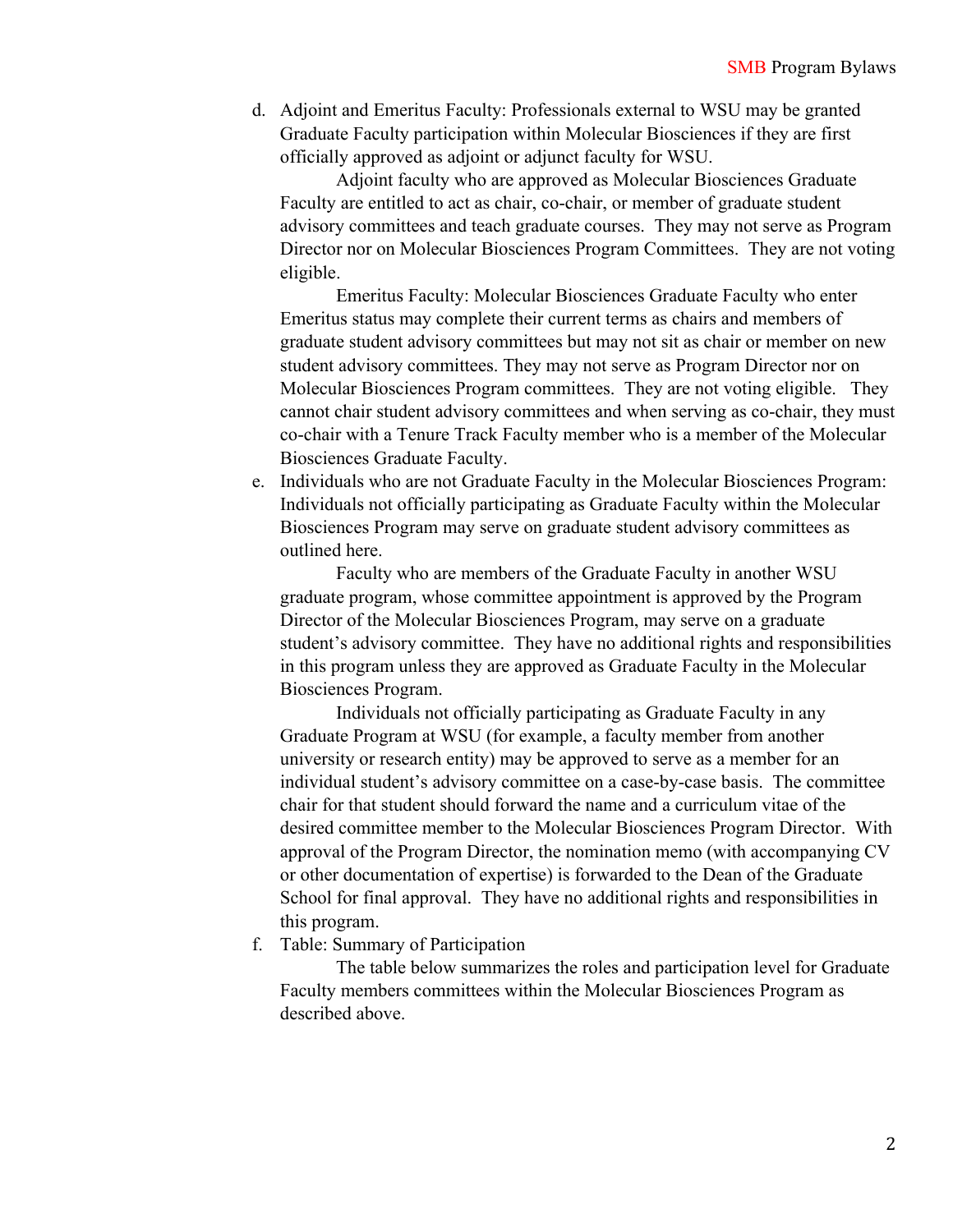| Professional Status                                         | Chair | $Co-$<br>Chair | Student<br>Committee<br>Member | Pr. Dir.<br>Pr. Comm. | Voting<br>Eligible |
|-------------------------------------------------------------|-------|----------------|--------------------------------|-----------------------|--------------------|
| Tenure-Track in School of<br>Molecular Biosciences<br>(SMB) | X     | X              | X                              | X                     | X                  |
| Tenure-Track out of<br>Department/School                    | X     | X              | $\mathbf{X}$                   |                       |                    |
| Career-Track                                                |       | X              | $\mathbf{X}$                   |                       | X                  |
| Adjoint                                                     | X     | X              | X                              |                       |                    |
| Emeritus                                                    |       | X              | X                              |                       |                    |
| Tenure Track at another<br>Institution.                     |       |                | X                              |                       |                    |

### B. Approval of Membership

- 1. Initial approved Graduate Faculty within Molecular Biosciences are listed in Section IX of the initial Program Bylaws and have been approved by the Molecular Biosciences Program proposed initial Graduate Faculty, proposed Molecular Biosciences Program Director, and the Dean of the Graduate School.
- 2. All potential Graduate Faculty can be nominated by an existing Molecular Biosciences Graduate Faculty member. The nomination should include a letter of nomination and a curriculum vitae for the nominee. The Program Director will circulate application materials to all voting eligible Graduate Faculty prior to the vote. New Graduate Faculty require approval from the majority of voting eligible Graduate Faculty who respond to the vote.

In addition to a commitment to maintain the highest standards of mentoring for graduate students, anticipated contributions or qualifications for all successful Graduate Faculty applicants include the following:

- a. Appropriate Educational credentials as outlined in II.A.2.
- b. History or reasonable expectation of an active, funded research program that can plausibly be relied upon as the source of continuing support of a Molecular Biosciences graduate student.
- c. History of publication of peer-reviewed manuscripts in a discipline related to Molecular Biosciences.
- 3. A list of names of newly approved Graduate Faculty, along with a curriculum vitae for each candidate, may be forwarded to the Dean of the Graduate School at the time that they are approved. With the dean's approval, they will be added to the Graduate Faculty list for the Molecular Biosciences Program.
- C. Continuation of Membership: Graduate Faculty appointments to Molecular Biosciences Program will be reviewed for continuation of membership by the Program Director yearly, as described in III.B.3.n. They will be evaluated for contributions to graduate instruction, research, and teaching. Contributions to the Molecular Biosciences Program shall be a requirement for continued membership. Contributions may take the form of:
	- 1. Committee chair, co-chair, or committee member for graduate students in Molecular Biosciences.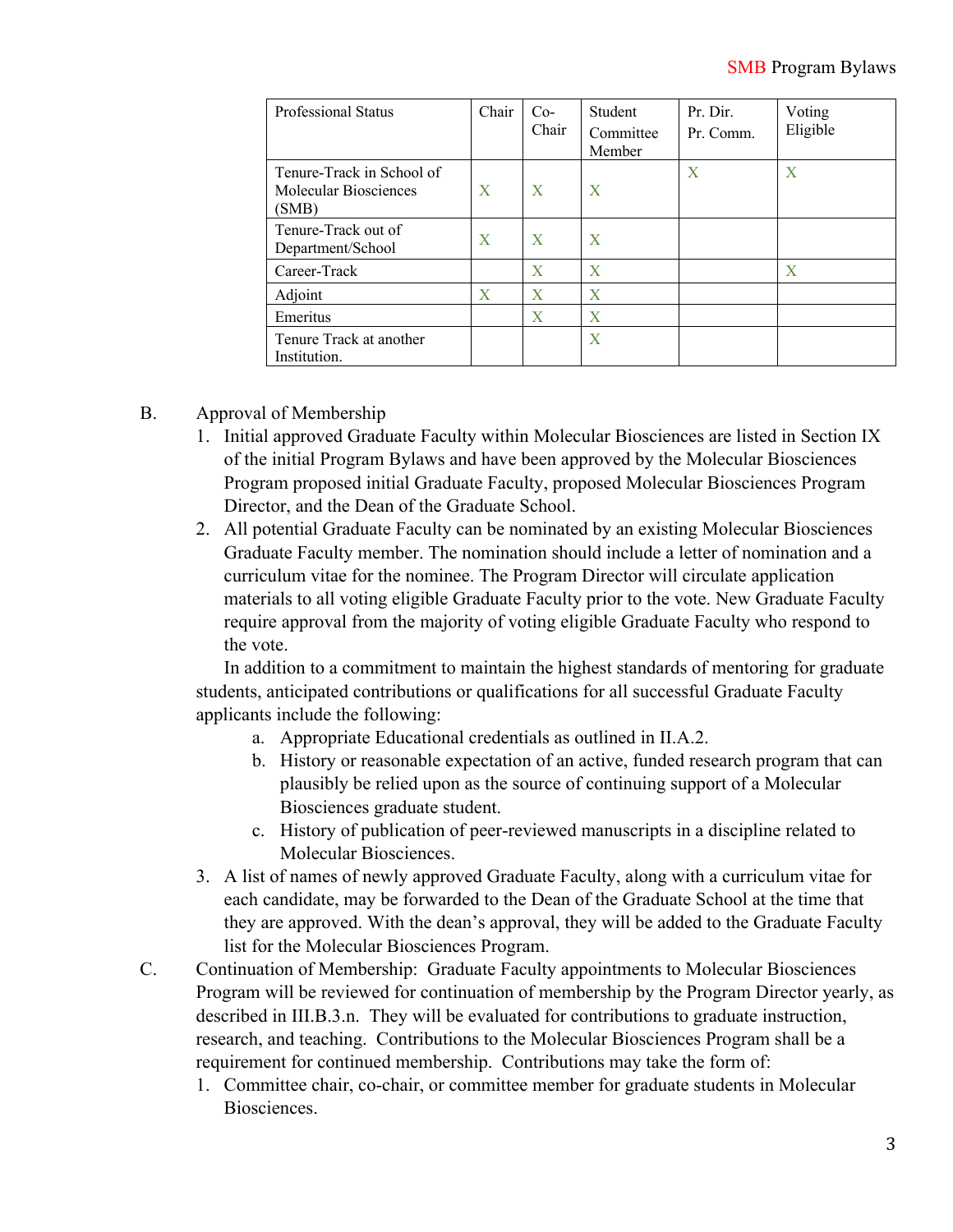- 2. Teaching or co-teaching a graduate course in Molecular Biosciences.
- D. Discontinuation of Membership
	- 1. Initiation of Discontinuation: Upon request of a Graduate Faculty member of the Molecular Biosciences Program, with the support of the Program Director, an individual membership can be discontinued. It is up to the Program Director to notify the faculty member that they have been discontinued from the program.
	- 2. Membership Appeal Process: Faculty appeal of any membership decision in Molecular Biosciences must be made in writing to the Molecular Biosciences Program Director within 30 calendar days of being notified of the decision. An appeal will only be granted if it is supported by the majority of voting eligible Molecular Biosciences Graduate Faculty who respond to the vote. Final written appeal may be made to the Dean of the Graduate School within 30 calendar days of the Molecular Biosciences Graduate Faculty vote.

### **III. Administration**

- A. Administration of the program and its activities is vested in the Molecular Biosciences Program Director with advice from Director of SMB.
- B. Graduate Program Director: The Program Director of Molecular Biosciences will be nominated by the Director of the School of Molecular Biosciences and accepted by majority vote of the voting eligible Molecular Biosciences Graduate Faculty. Final approval of the Program Director resides with the Dean of the College of Veterinary Medicine and the Dean of the Graduate School.
	- 1. The Program Director shall serve a term of four (4) years and is eligible for re-election if nominated to continue in this position in accordance within the terms of the initial appointment and with final approval of the deans as described in III.B above.
	- 2. The Program Director may be removed from office by a majority vote of voting eligible Molecular Biosciences Graduate Faculty and with the approval of the deans as described in III.B above.
	- 3. Duties of the Program Director:
		- a. Provide overall academic leadership for Molecular Biosciences Program.
		- b. Develop and implement policies for Molecular Biosciences Program.
		- c. Represent the interests of Molecular Biosciences to the campus and University administrators.
		- d. Call and preside at meetings of the Graduate Executive Committee.
		- e. Call and preside at meetings of the Graduate Faculty of Molecular Biosciences.
		- f. Be responsible for coordinating all Molecular Biosciences administrative matters within the Graduate School.
		- g. Submit course or curriculum change or approval forms.
		- h. Submit Molecular Biosciences Program revised bylaws.
		- i. Be responsible for the accuracy of all publications related to Molecular Biosciences including web pages and catalog copy.
		- j. Coordinate Molecular Biosciences graduate course teaching assignments with relevant department chairs.
		- k. Supervise the activities of the Molecular Biosciences Academic Coordinator as they relate to the program.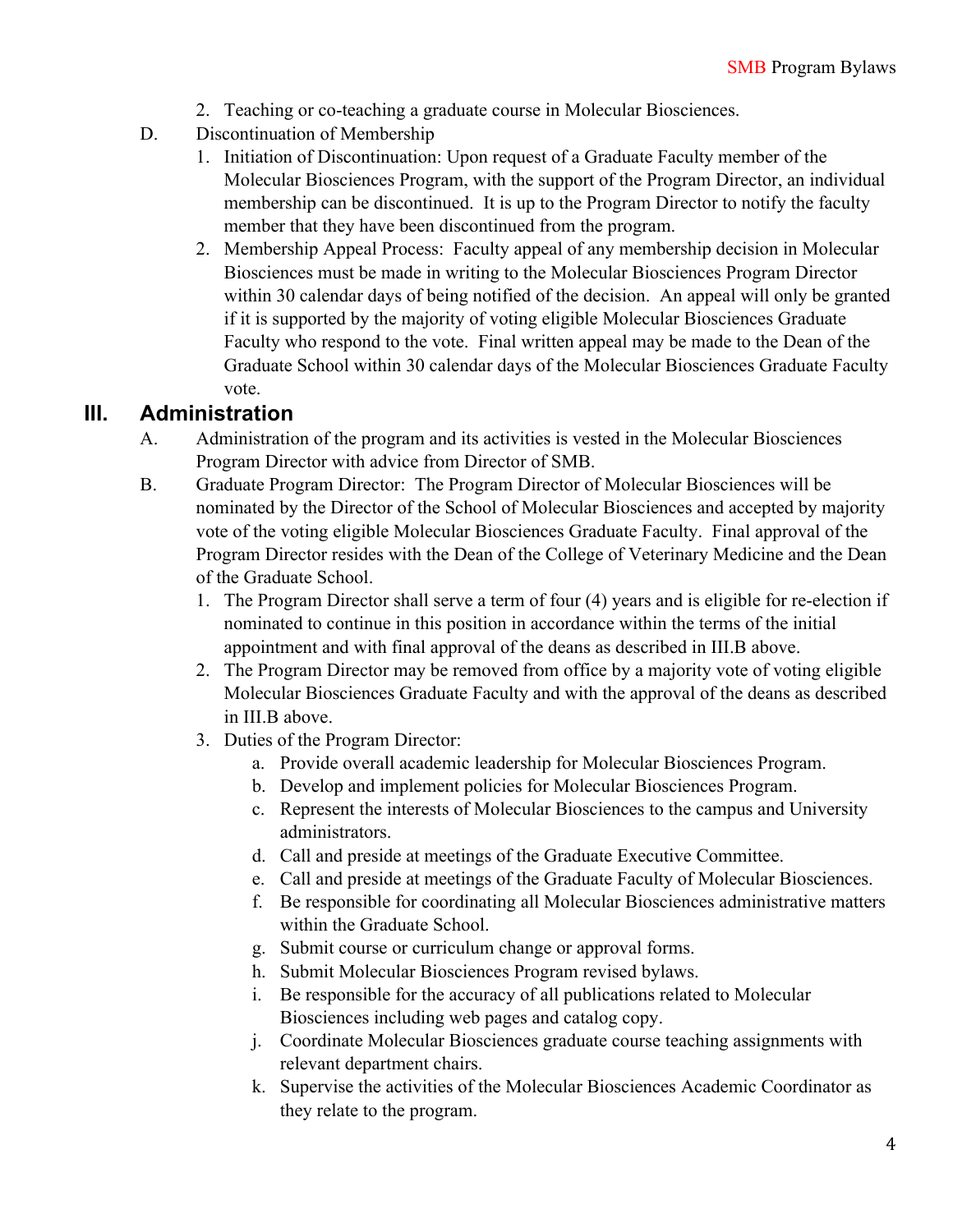- l. Coordinate the annual performance review of each graduate student in the program.
- m. Submit an updated list of Molecular Biosciences Graduate Faculty to the Dean of the Graduate School for approval by August 1 each year.
- n. Coordinate Molecular Biosciences Program assessment annually and submit an assessment report to the deans listed in III.B above.

# **IV. Committees**

- A. The SMB Graduate Executive Committee: Coordinates and advises the Program Director in administering the Molecular Biosciences graduate program. The Academic Coordinator shall record and distribute minutes of each meeting to the Graduate Faculty and maintain one copy in Program Records.
	- 1. The Executive Committee shall be composed of four to six Graduate Faculty members of Molecular Biosciences Program. The executive committee shall consist of the Molecular Biosciences Program Director, the Recruiting committee chair or co-chairs, and two-four other members who are appointed by the SMB Director. Members of the Executive Committee will serve four year terms.
	- 2. The Program Director will chair the Executive Committee.
	- 3. Areas in which the Executive Committee shall assist and advise the Program Director include:
		- a. Review, develop and update long-range goals for Molecular Biosciences and plans for their attainment. These ideas shall be presented at least once annually to a meeting of all Graduate Faculty.
		- b. Provide feedback and advice on new ideas, changes, etc. in academic or administrative issues.
		- c. Provide guidance on administration of the Molecular Biosciences Program.
		- d. Nominate members for service on other committees.
		- e. Assist with Molecular Biosciences Program assessment process.
- B. Recruiting Committee: Coordinates all activities related to recruitment of Molecular Biosciences graduate students.
	- 1. The Recruiting Committee shall consist of six to eight members of the Molecular Biosciences Graduate Faculty nominated by the Executive Committee and approved by the Molecular Biosciences Program Director.
	- 2. Members of the Recruiting Committee shall serve three (3) year terms.
	- 3. The Chair of the Recruiting Committee shall be appointed by the Molecular Biosciences Program Director.
	- 4. Duties of the Recruiting Committee include:
		- a. Work with the Academic Coordinator to develop and maintain recruiting materials as required.
		- b. Coordinate all recruitment efforts with the Molecular Biosciences Graduate Faculty.
		- c. Organize annual recruiting events.
		- d. Review all student applications and in conjunction with the Molecular Biosciences Program Director and appropriate Molecular Biosciences Graduate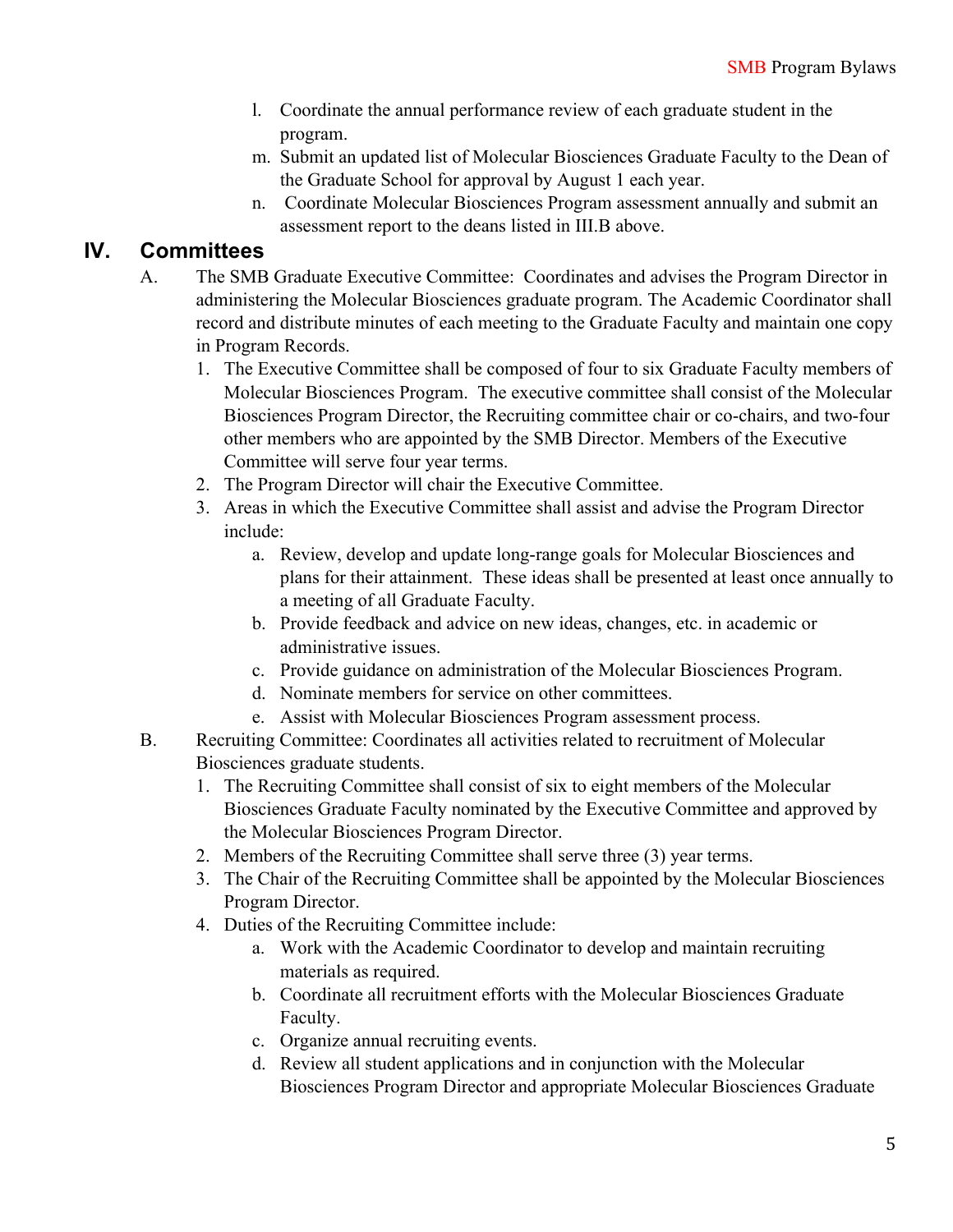Faculty and recommend the acceptance or rejection of applicants in a timely manner.

- C. Curriculum Committee: Coordinates all activities related to review and revision of the Molecular Biosciences curriculum
	- 1. The Curriculum Committee consists of six-eight members of the Molecular Biosciences Graduate Faculty nominated by the Executive Committee and approved by the School of Molecular Biosciences Director and the Molecular Biosciences Graduate Program Director.
	- 2. Members of the Curriculum Committee shall serve three (3) year terms.
	- 3. The Chair of the Curriculum Committee shall be appointed by the director of the School of Molecular Biosciences.
	- 4. Duties of the Curriculum Committee include:
		- a. Regular (at least annual) review of the Molecular Biosciences curriculum.
		- b. Make recommendations to Molecular Biosciences Graduate Faculty regarding curricular revision and prepare drafts of course or curricular change forms for revision. Such recommendations are presented to the Graduate Faculty for approval by majority vote of the voting eligible Graduate Faculty.
- D. Other Molecular Biosciences Program Committees: Other ad hoc committees may be appointed by the Executive Committee and Program Director as needed. Addition of new, or changes to the existing, standing committees must be approved by amendment of bylaws.
- E. Student Representatives: At the discretion of the Molecular Biosciences Program Director and Graduate Faculty, student representation may be added or deleted from any Program Committee structure.

# **V. Graduate Student Advisory Committees**

- A. The initial selection, or subsequent changes, of a graduate student's advisory committee shall be determined jointly by the student and the student's advisor. In accordance with the Policies and Procedures of the Graduate School at WSU, graduate students and recent WSU graduates are not permitted to serve on the committees of other graduate students.
- B. The graduate committee of each student shall have a minimum of three members for Master's and four members for Ph.D. Two members of Master's and Ph.D. committees must be School of Molecular Biosciences Tenure-Track faculty. The third member may be either an SMB career track faculty member, a Molecular Biosciences affiliate faculty member, a Molecular Biosciences adjoint faculty member, or a College of Veterinary Medicine tenuretrack faculty who is a member of the IPN or IID graduate program. The fourth member may be a tenure-track faculty member from any graduate program at WSU or, by approval of the Molecular Biosciences Program Director, may be faculty from another University or Research Institution or career track faculty from another program at WSU.

# **VI. Graduate Faculty Meetings**

A. The Molecular Biosciences Program Director shall call Molecular Biosciences Graduate Faculty meetings as needed but at least once per academic year. All attempts will be made to provide a written agenda two days in advance.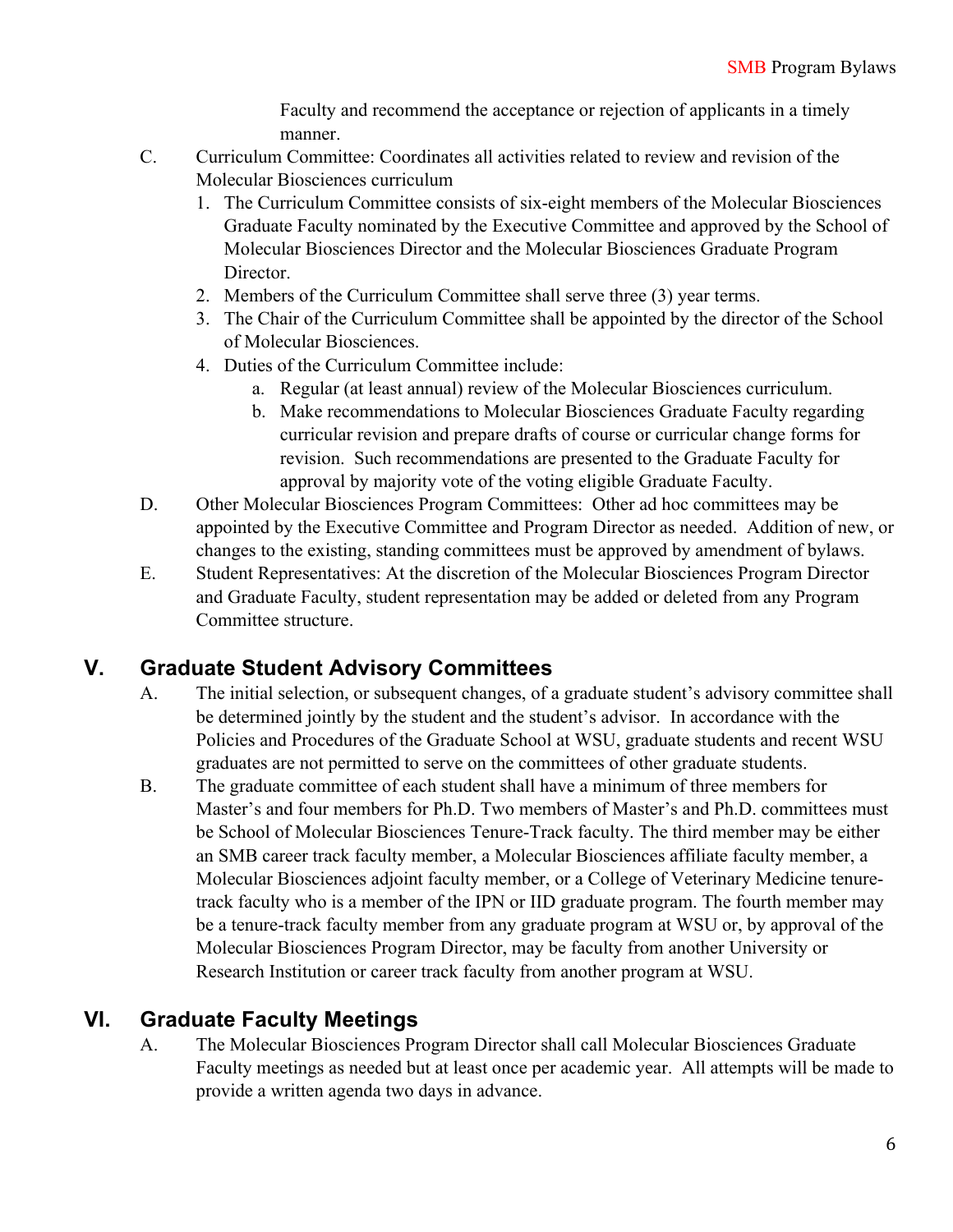- B. Other meetings may be called at the discretion of the Program Director or the Executive Committee.
- C. A special meeting of Molecular Biosciences Graduate Faculty may be called by petition of 25 percent or more of the Graduate Faculty members.
- D. Efforts will be made to communicate items of interest, including notification of a Graduate Faculty Meeting, to the faculty via e-mail. General Molecular Biosciences Graduate Faculty Meetings shall be called with a minimum of one week's notice.
- E. Faculty not on campus at the time of a Molecular Biosciences Program Graduate Faculty Meeting may participate by electronic means

## **VII. Quorum**

- A. For all general Graduate Faculty Meetings, unless otherwise indicated, a quorum shall be defined as a minimum of 50 percent of the Molecular Biosciences Program voting eligible membership.
- B. For Other Molecular Biosciences Program Committees to conduct a business meeting, a quorum shall be defined as a minimum of 50 percent of the committee membership.
- C. A majority is needed to pass motions. Unless otherwise indicated, a majority refers to more than 50% of the votes cast.
- D. In the event of a tie vote in Graduate Faculty Meeting, the Program Director will decide the outcome of the vote. For tie votes that occur within Other Molecular Biosciences Program Committees, the Committee Chair will decide the outcome of the vote.

# **VIII. Amendments to Program Bylaws**

- A. The Program Bylaws document shall be reviewed every fifth year by the Executive committee and annually by the Program Director.
- B. Amendments to the Bylaws may originate from any Molecular Biosciences Graduate Faculty member. Proposed amendments must be forwarded to the Molecular Biosciences Executive Committee and Program Director. After discussion, amendments shall be forwarded to the Molecular Biosciences Graduate Faculty electronically at least 2 weeks prior to the faculty meeting at which the amendments will be discussed. After discussion, a minimum 2-week period will follow the Graduate Faculty meeting prior to vote. Votes on amendments may occur at a Graduate Faculty meeting or electronically. Amendments to the Molecular Biosciences Program Bylaws require a positive vote from the majority of all voting eligible Molecular Biosciences Graduate Faculty.
- C. All revised Bylaws must be submitted to the Faculty Senate Graduate Studies Committee for review and final approval and will be forwarded to the Faculty Senate as an information item.

# **IX. List of Proposed Graduate Faculty Participants**

A. List of initial Molecular Biosciences Program Graduate Faculty members:

### SMB WSU Tenure/Tenure Track Faculty

| Alderete, John   | Klotz, Martin    |
|------------------|------------------|
| Brosemer, Ronald | Konkel, Michael  |
| Cooper, Cynthia  | MacLean, James   |
| Davis, William   | Oatley, Jon      |
| Driskell, Ryan   | Offerdahl, Erika |
| Gloss, Lisa      | Roberts, Steven  |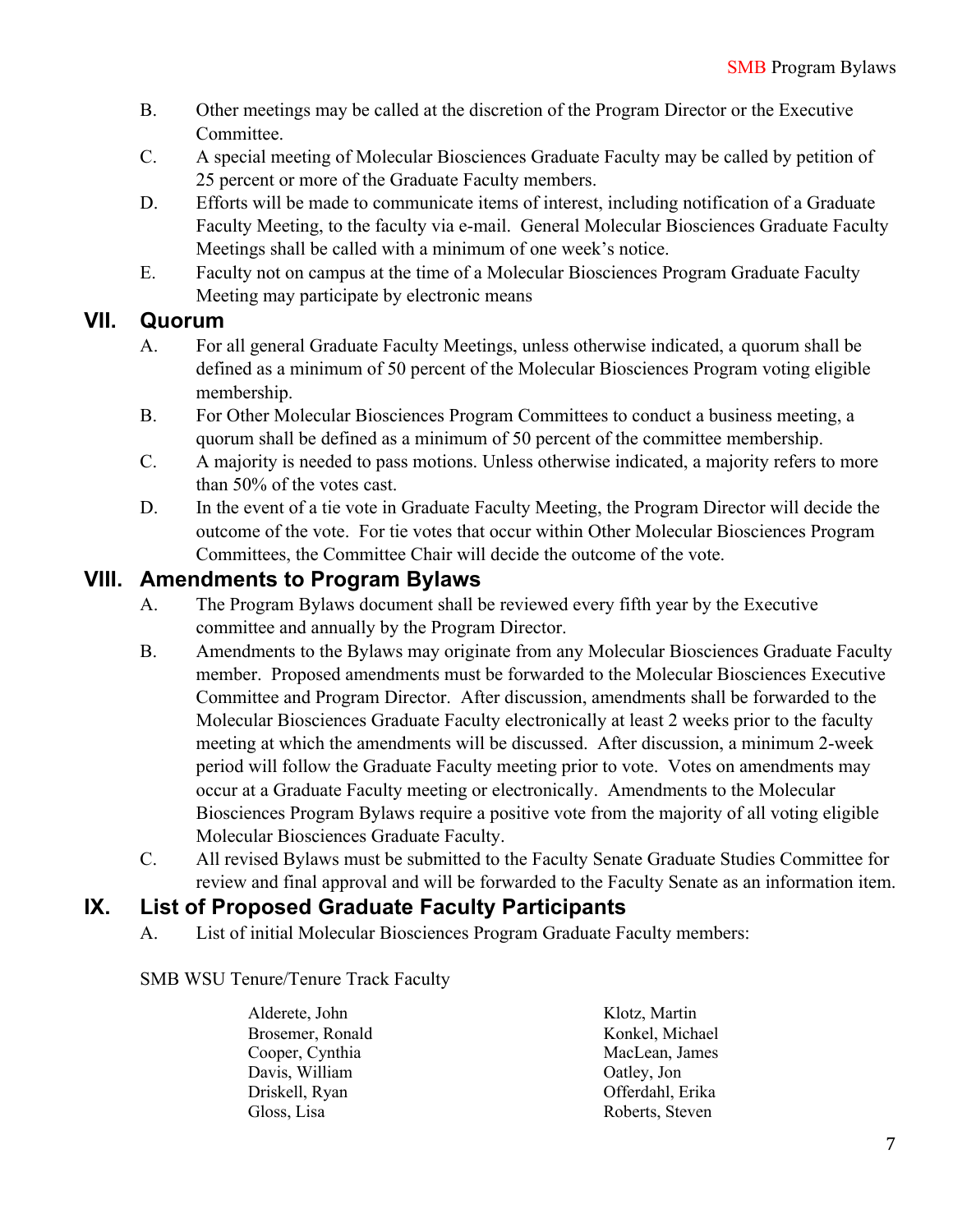Goodman, Alan Shelden, Eric Griswold, Michael Watts, Jennifer Haseltine, Cynthia Winuthayanon, Wipawee Hassold, Terry Wyrick, John Hayashi, Kanako Her, Chengtao Hunt, Patricia

Emeritus:

Black, Margaret Smerdon, Michael Kim, Kwanhee

Career-track faculty with appointments in SMB

Ederer, Martina Helmick, Consetta Hinz, John Rolfsmeier, Mike

Mixter, Phil

Xun, Luying

McCabe, Norah Sanchez-Lanier, Mary

#### Affiliate WSU Faculty

Gunn, Bonnie (Allen School) Call, Douglas (Allen School) Law, Nathan (Animal Sciences) Nicola, Anthony (VMP) Omsland, Anders (Allen School) Tanner, Bertrand (IPN) Kawula, Thomas (Allen School)

Krueger, James (IPN, WSU Spokane)

### Adjoint Faculty

Carabeo, Rey (University of Nebraska Medical Center, Omaha, NE)

**X. History of School of Molecular Biosciences Program Bylaws Molecular Biosciences Graduate Program Bylays Washington State University (WSU) Administrative Home: College of Veterinary Medicine Last Revised – by Faculty:** 05/15/2016 **Faculty Senate Approval Date: GSC Approval 09/13/2016\_** Current submission approved by Faculty 05/11/2021 **Faculty Senate Approval Date: GSC Approval ??/??/2021**